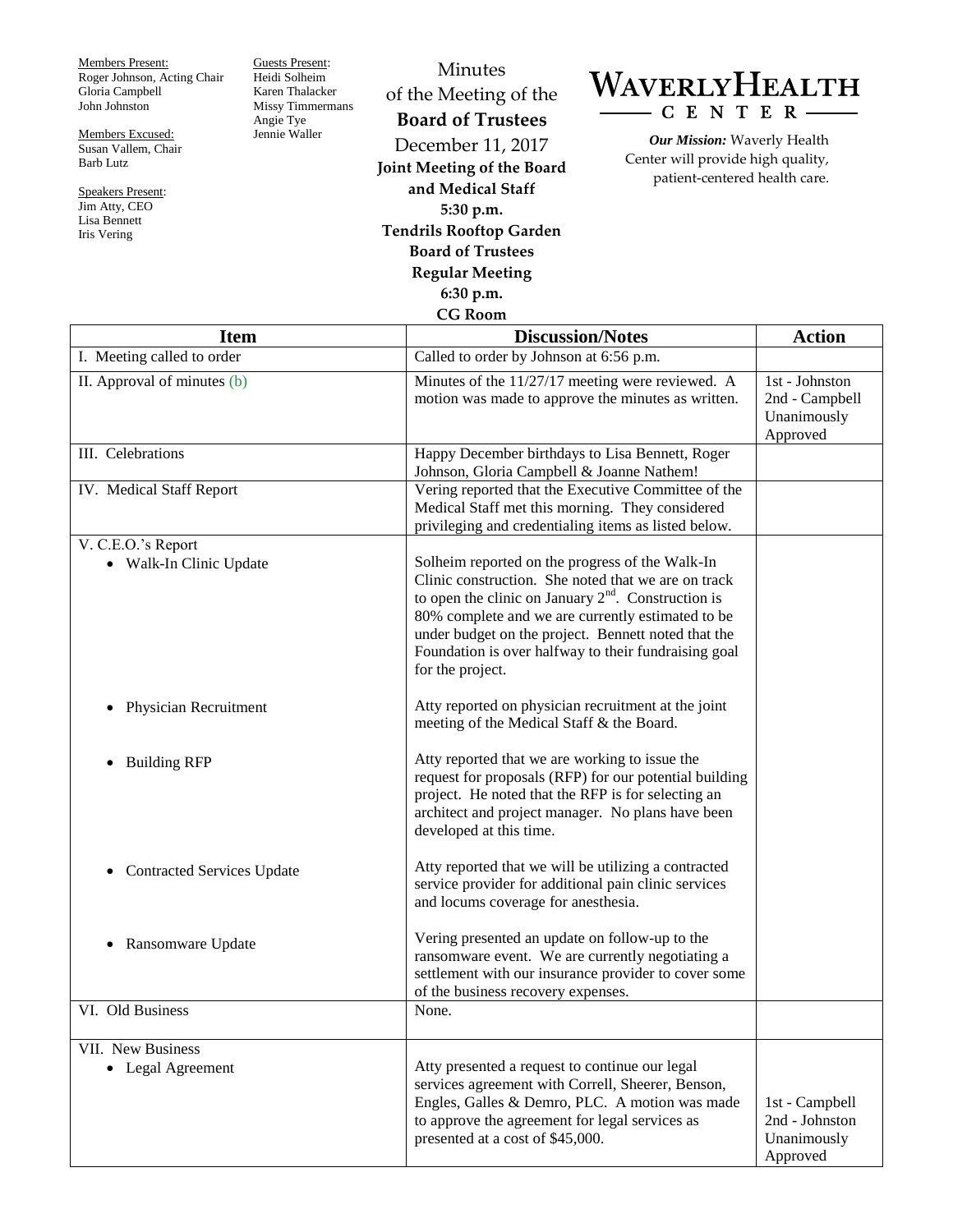| • Provisional Appointment to Medical Staff:<br>Tracy Elliott, ARNP - Active, Family<br>Practice, WHC<br>• Updated Privileges:<br>• LaDawna Myrmo, CNM - Active,<br>Midwifery, WHC<br><b>Resignations from Medical Staff:</b><br>$\bullet$<br>$\blacksquare$ Joan Blanchard, RN - Courtesy,<br>Physician Employed RN, CVMS | Privileging items were presented as individually<br>listed at left. All files have been reviewed by the<br>Executive Committee of the Medical Staff. The<br>Executive Committee recommends approval. A<br>motion was made to approve all privileging items as<br>individually considered and recommended by the<br>Executive Committee of the Medical Staff. | 1st - Johnston<br>2nd - Campbell<br>Unanimously<br>Approved |
|---------------------------------------------------------------------------------------------------------------------------------------------------------------------------------------------------------------------------------------------------------------------------------------------------------------------------|--------------------------------------------------------------------------------------------------------------------------------------------------------------------------------------------------------------------------------------------------------------------------------------------------------------------------------------------------------------|-------------------------------------------------------------|
| • Arnold Delbridge, MD - Courtesy,<br>Orthopedic Surgery, CVMS<br>• Ryan Holdsworth, MD - Courtesy,<br>Radiology, RCI<br>Keith Lacey, MD - Courtesy, Radiology,<br><b>RCI</b><br>• Lawrence Leon, MD - Consulting,<br>Radiology, RCI                                                                                      |                                                                                                                                                                                                                                                                                                                                                              |                                                             |
| <b>Updated Clinical Privilege Form:</b><br>$\bullet$<br>$\blacksquare$ Internal Medicine (c)                                                                                                                                                                                                                              | The revised clinical privilege form, listed at left, was<br>presented for review as included in the Board<br>packets. The revised privilege form has been<br>reviewed by the Executive Committee of the Medical<br>Staff and is recommended for approval. A motion<br>was made to approve the revised privilege form as<br>written.                          | 1st - Johnston<br>2nd - Campbell<br>Unanimously<br>Approved |
| New Policies & Procedures:<br>Antibiotic Time Out $(d)$<br>Intravenous to Oral Medication<br>Conversion Program (e)                                                                                                                                                                                                       | The new policies listed at left were presented for<br>review as included in the Board packets. The<br>policies have been reviewed by the Executive<br>Committee of the Medical Staff and are<br>recommended for approval. A motion was made to<br>approve the policies as written.                                                                           | 1st - Campbell<br>2nd - Johnston<br>Unanimously             |
| <b>Finance Committee</b><br>$\bullet$<br>Capital Report (f)<br>Capital Requests<br>• Cash Transfer Report $(g)$<br>• Financial Assistance Requests                                                                                                                                                                        | Finance Committee did not meet this month. The<br>capital report and cash transfer report were presented<br>as included in the Board packets. There were no<br>applications for financial assistance.                                                                                                                                                        | Approved                                                    |
| Executive Committee 11/28/17 (h)<br>$\bullet$                                                                                                                                                                                                                                                                             | The minutes of the 11/28/17 Executive Committee<br>meeting were presented as included in the Board<br>packets. The Executive Committee acted to approve<br>a consulting agreement with ICE Technologies at a<br>cost not to exceed \$48,323. The motion was ratified<br>as presented.                                                                        | 1st - Vallem<br>2nd - Johnson<br>Unanimously<br>Approved    |
| Consulting Agreement with ICE<br>Technologies                                                                                                                                                                                                                                                                             | Bennett reported that there was a miscalculation in<br>the original consulting agreement that was presented<br>to Executive Committee. Bennett presented the<br>corrected amount of \$59,364. A motion was made to<br>approve the consulting agreement for the additional<br>amount of \$11,041.                                                             | 1st - Campbell<br>2nd - Johnston<br>Unanimously<br>Approved |
| • Planetree Update                                                                                                                                                                                                                                                                                                        | Solheim presented the Planetree update at the joint<br>meeting of the Medical Staff & the Board.                                                                                                                                                                                                                                                             |                                                             |
| VIII. Closed Session<br>Iowa Code Chapter $21.5.1(c)$ – Closed session to<br>discuss strategy with counsel in matters that are                                                                                                                                                                                            | A motion was made to move into closed session at<br>7:12 p.m. for the purposes identified at left.                                                                                                                                                                                                                                                           | 1st - Campbell<br>2nd - Johnston<br>Unanimously<br>Approved |